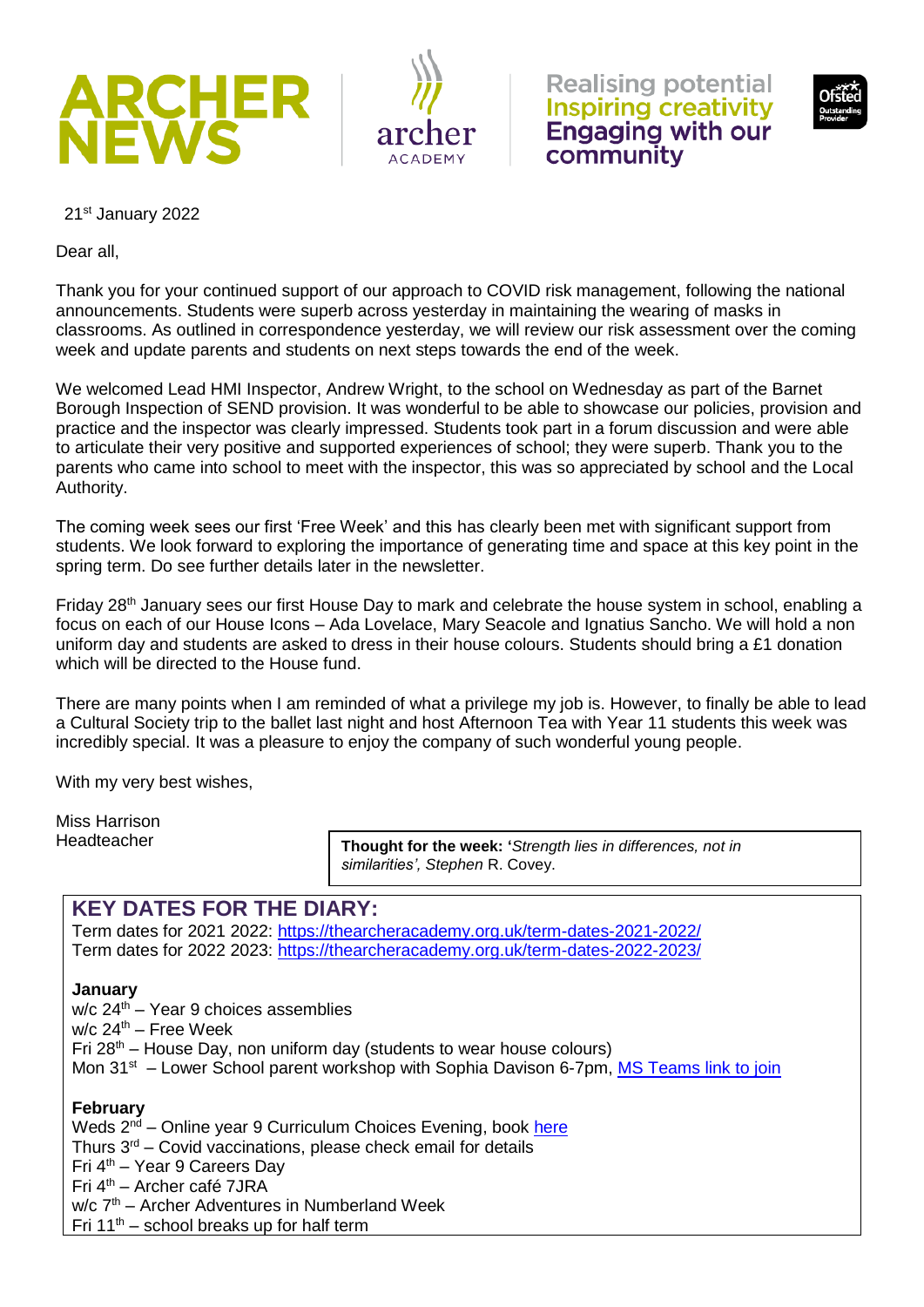Mon  $14<sup>th</sup> - Fri 18<sup>th</sup> - half term holidav$ Mon  $21^{st}$  – School starts 8.30am Tues 22nd – Year 9 & 10 HPV immunisations, letter sent out by email Thurs  $24<sup>th</sup>$  – Learning Review Day 2 Mon 28<sup>th</sup> –Upper School parent workshop with Sophia Davison, 6-7pm

# **KEY INFORMATION:**

**Covid vaccinations:** The Barnet NHS team will be offering Covid vaccinations at school on Thursday 3<sup>rd</sup> February. An email was sent out on Thursday this week with all the details. If you would like your child to have either their first or second dose at school please complete the consent form on the email.

**Covid testing:** All students should test on Mondays and Fridays to keep our community safe. [Upload](https://forms.office.com/r/smZTBhkxXm)  [your lateral flow result](https://forms.office.com/r/smZTBhkxXm) before your child comes to school.

**Parentpay:** Please ensure your child has a positive balance on their account for this term.

# **FREE WEEK – Ms Jouhal**



Monday marks the launch of our first ever 'Free Week'. It's an opportunity to simply slow down a little and to enable us to focus solely on the core business of teaching and learning, the joy of deep and rich curiosity into the topics we are studying and to create some space to feel fully in control of where we are at.

No formal homework will be set for students next week. Students should check SMH carefully for moderated details around key dates for set tasks.

This week during tutor time students explored how to make the best use of their time in 'Free Week'. Students reflected on the following questions: *Are you ok? What is working for you? Where could more or different energy be applied? Would you benefit from any additional support? What are you really proud of that you could build on further? What* 

*practical steps could you take to feel more organised and confident in your studies?* Free Week is the ideal opportunity to take healthy steps forward in meeting your child's goals.

Our staff members will also be enjoying their own version of 'Free Week'. Staff have carefully calendared time and space to reflect, reset and reposition themselves towards for the remainder of the term.

In two weeks, we will be sending out a student, parent and staff questionnaire to review the impacts of 'Free Week'. We look forwarding to hearing your views.

# **RAISE THE ROOF – Miss Harrison**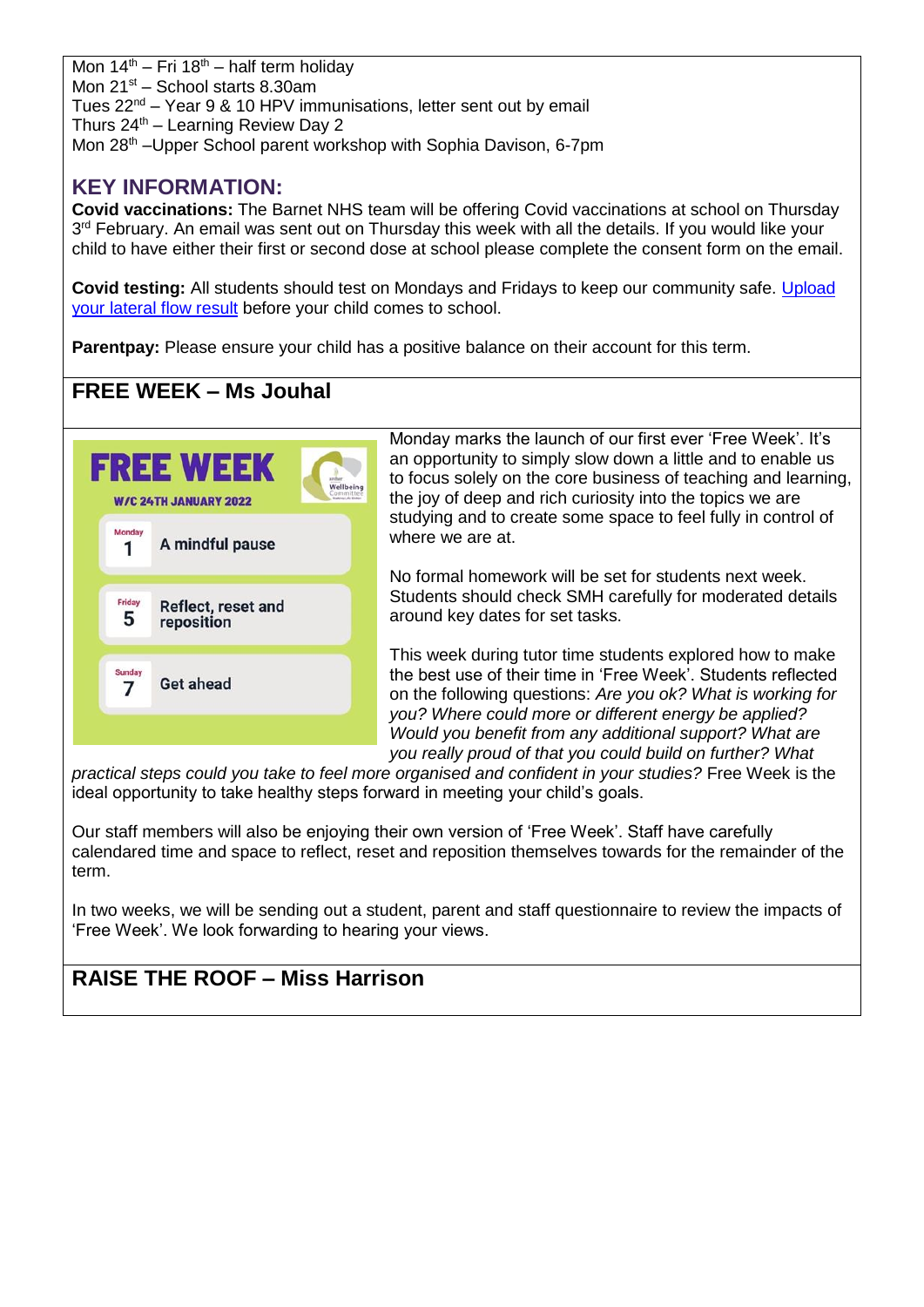

Following on from our news earlier in the week, about our celebrity patron, Matt Lucas joining us to help Raise the Roof, I just wanted to thank parents who have got in touch regarding contacts in the theatre and arts world.

We are halfway to reaching our £300,000 target already and it so exciting to think that building work may commence in the summer and our new studio be ready for September.

If you feel that you may be able to help in any way and if you have links to relevant trusts and foundations that might be interested in supporting the campaign, please contact my PA Jessica Bryant, [jbryant@thearcheracademy.org.uk](mailto:jbryant@thearcheracademy.org.uk)

Thank you

# **GCSE MOCK EXAM SUCCESS – Miss Harrison**

I was delighted to be joined for afternoon tea by the top performing year 11 GCSE students of the recent mock exams. It is wonderful to be able to celebrate these moments with students in person. Well done to everyone who was invited and of course to all year 11 students for the hard work and dedication they have shown in the exams.



# **CAN YOU HELP AT THE YEAR 9 CAREERS FAIR? – Ms Brami**

We will be holding our annual year 9 Careers Fair on Friday  $4<sup>th</sup>$  February from 8.30 – 10.30am at lower school. We are looking for parent or wider community contacts to speak to students and represent the following professions at the fair:

- **Marketing**
- Computer science/Artificial Intelligence
- **Dentistry**
- **Entrepreneurs**
- Law
- Politics/civil service
- Medicine

Each career discipline will have its own table and volunteers will speak with small groups of students as they explore the different areas on offer. This event is an important date in our calendar and year 9 will use the opportunity to interact with different professions from various sectors of the labour market.

If you can support us with this event, we will be very grateful, please do contact me on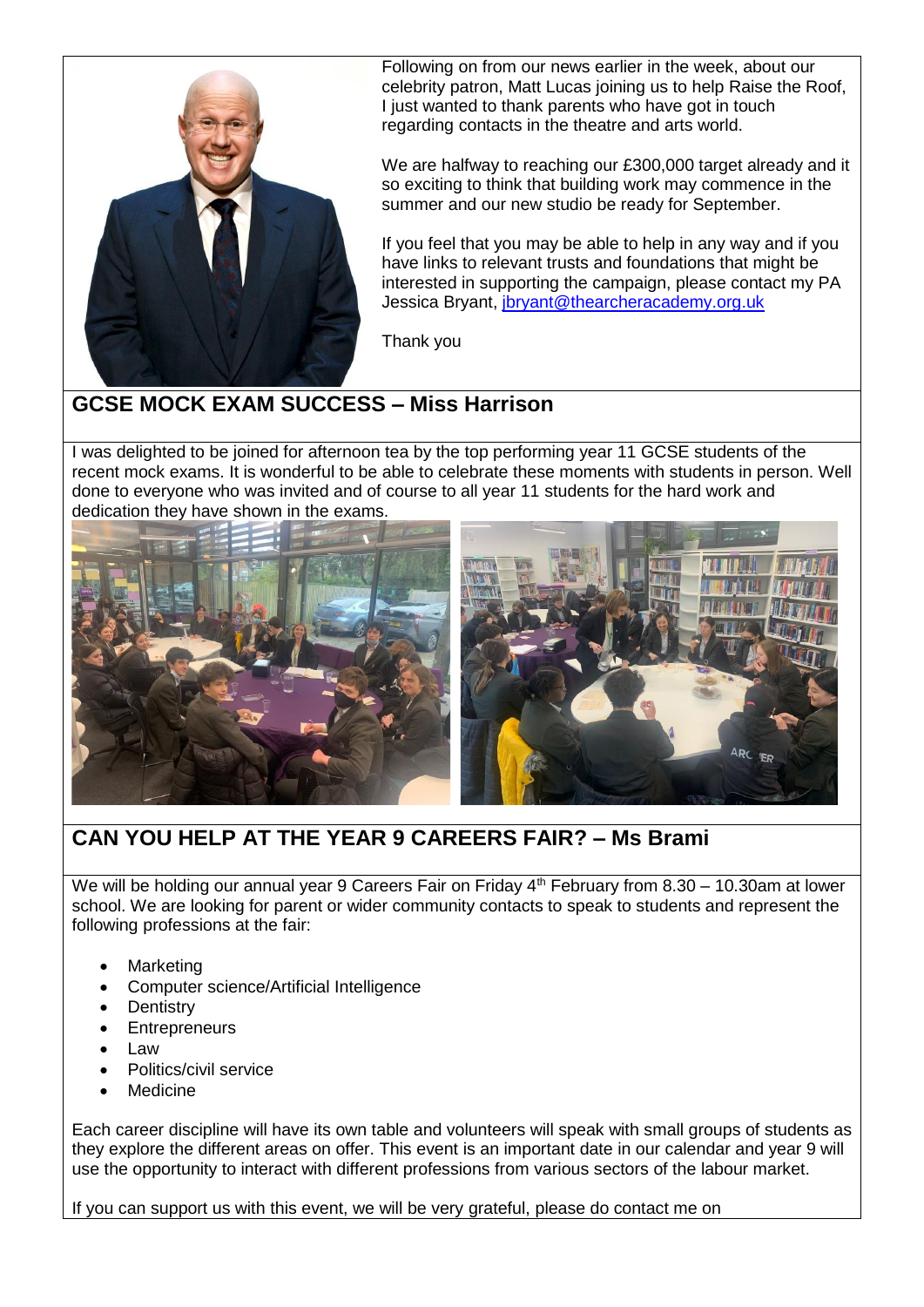[Sbrami@thearcheracademy.org.uk](mailto:Sbrami@thearcheracademy.org.uk) for further information. Thank you to all parents who have already volunteered to help.

# **EXTENDED CURRICULUM UPDATE – Ms Le**



**ARCHER ACADEMY** 

#### **Archer Arrow Awards:**

Teachers have been nominating students in enrichment for the Archer Arrow Award. The award demonstrates students developing key skills of the Archer Outcomes within their enrichments for block 1.

Year 6 students from Martin Primary will be having their awards assembly on Wednesday afternoon, and Archer students will have theirs on Thursday. Students

will receive notification early next week if they have been nominated for an award. Winners will be shared in the newsletter next week.

#### **Enrichment Block 1:**

Students have now completed 8 weeks of their block one enrichment choices. Hopefully your child has enjoyed the experience and has been able to demonstrate the new skills they have learnt. Students will have a survey to complete on SMH to help us gauge their views on the enrichment provision and capture the highlights.

### **Enrichment Block 2:**

Ms Le has been working hard securing an exciting new offer for block two choices. Enrichment booklets will be shared shortly with students and parents, and enrichment fairs will be taking place. Dates and details are below.

### **Y7-9 Enrichment:**

The final block one enrichments took place this week. There is no enrichment next week as staff begin to prepare for block two. This means all students finish at 3.05pm on Tuesday and Thursday. Students will have their enrichment fairs on Tuesday and Thursday w/c 31<sup>st</sup> January until 4.05pm. Students will not have enrichment for the W/C 7<sup>th</sup> Feb whilst student allocations are organised. School will finish at 3.05pm. Enrichment for block two will begin straight after half term and continue for 8 weeks.

### **Y10-11 Archer Plus:**

Year 10 and 11 annual enrichments will continue throughout this term. Year 10 and 11 will finish school at 3.05pm on Thursday next week unless involved with an annual enrichment. Year 11 will have their enrichment fair next week on Tuesday.

Year 11 will begin enrichment w/c 31<sup>st</sup> Jan and continue this half term. Year 10 will have their enrichment fair for their termly choice on Thursday w/c 31<sup>st</sup> January. They will begin their Thursday enrichment straight after half term.

If you have any questions please contact your child's tutor or Ms Le, Head of Extended Curriculum.

# **CALLING ARCHER ARTISTS FOR ROYAL ACADEMY – Ms Clarke**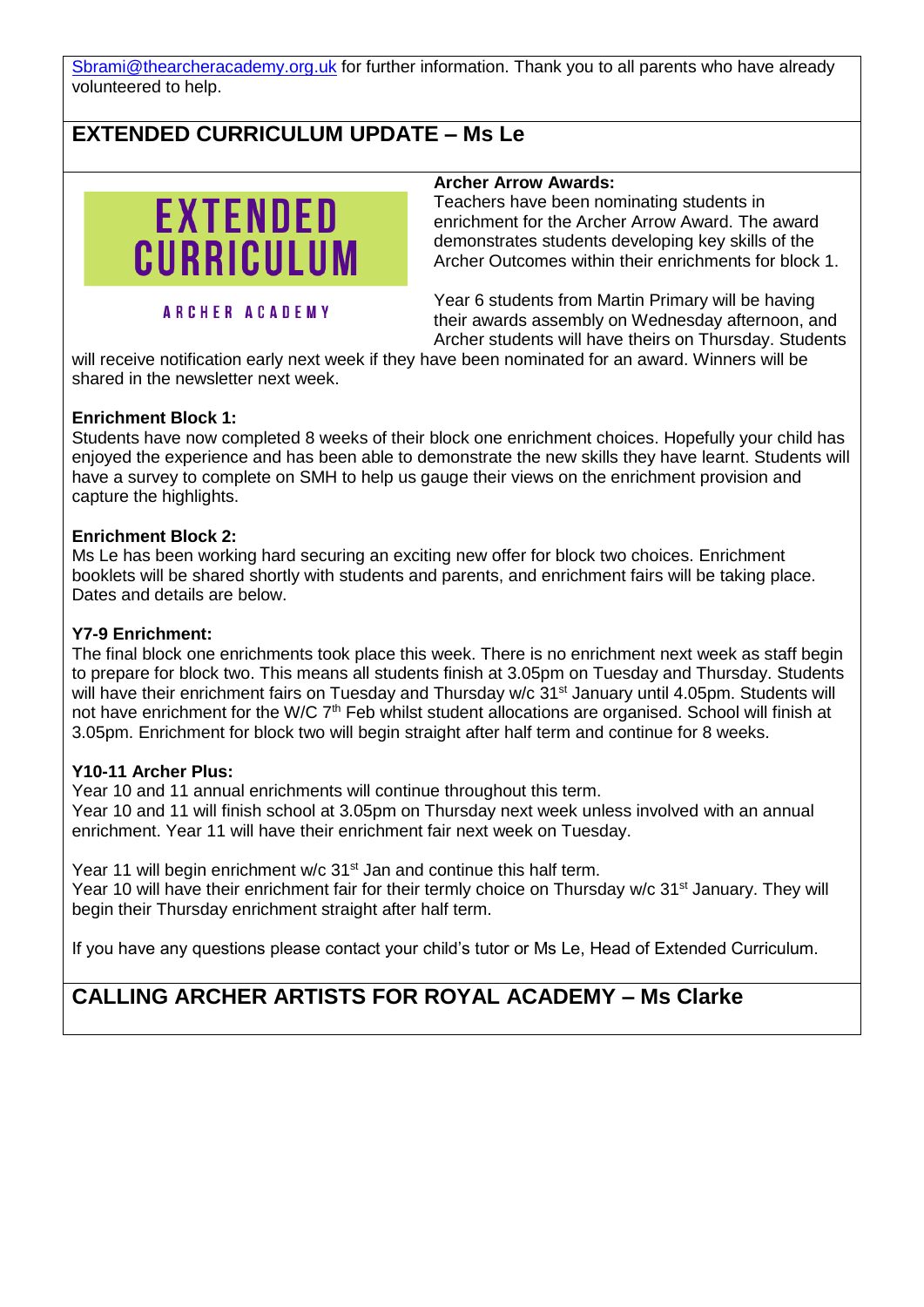

This is the fourth year that the Royal Academy has held an exhibition for young people aged between 4 and 19 years. Archer students have previously had three pieces selected for the online exhibition.

The Royal Academy of Arts is now calling for 2022 entries. If students would like to take part, make a piece of work from *any* material on *any* subject. The work will need to have taken considerable time and thought to produce. Please see the link for examples of work made by previous exhibitors. [https://youngartists.royalacademy.org.uk/exhibitions/2021.](https://youngartists.royalacademy.org.uk/exhibitions/2021) Deadline: Friday, 18th March. Enjoy!

**P**lease contact Ms. Clarke with any questions: [mssclarke@thearcheracademy.org.uk](mailto:mssclarke@thearcheracademy.org.uk)

# **ARCHER CAFÉ 7SMU – Ms Ogbaselase**



It was wonderful to see a return of the ever popular Archer Café to school last Friday. Students from 7SMU provided some wonderful cakes and biscuits to give everyone at lower school a real treat for the end of the week. The Archer Cafes are a highlight for year 7s. Each form gets to choose a theme and makes cakes/biscuits to sell to the rest of lower school on a Friday afternoon at the end of the school day. These sales raise money for the school and give the form a chance to run and manage their own project.

The next Archer Café will be run by 7JRA on Friday 4<sup>th</sup> February, so students please get your thinking caps on and decide what you would like to bring in on the day to sell at your café!

# **CARPENTER CALL OUT - THE GREEN ARROWS**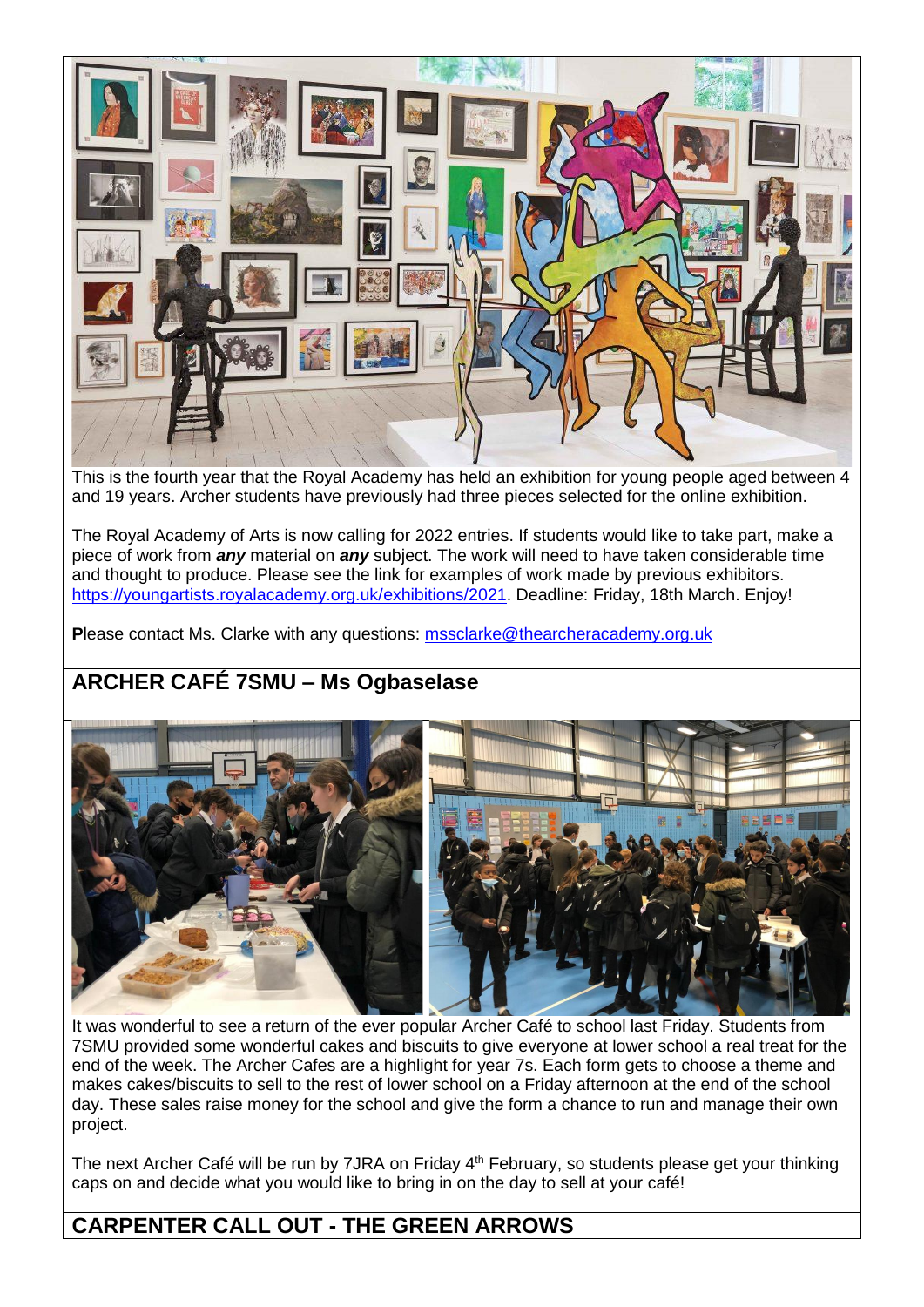

Calling out to any CARPENTER or BUILDER who can give half a day of their time to help train-up some of our elite Archer Garden volunteers.

We need a skilled tradesperson to teach our volunteers how to build a timber stud wall so they can go on to build a WC hut for the garden.

We are a great bunch, full of enthusiasm and good humour so the mentor is guaranteed a fun time. We come complete with several hammers and a wellused power drill! This project will be funded by the

Christmas wreath sales. Thank you to everyone who supported us.

Can you help or do you know someone who might like to?

Please contact Rachael at [greenarrows@Thearcheracademy.org.uk](mailto:greenarrows@Thearcheracademy.org.uk)

# **LIBRARY CORNER – Ms Appelquist & Mrs Horwitz**

#### **Lower School**

Hiya Cats, and welcome to Library Corner!

### **New in the Lower School Library:**



**Y8** will find this book very helpful for their **Objects That Changed the World** Thematic Unit. In it, Tim Harford tells the stories of the ideas, people, and tools that had far-reaching and unexpected consequences for all of us. From the plough to artificial intelligence, from Gillette's disposable razor to Ikea's Billy bookcase, he recounts each invention's own memorable story and introduces you to the characters who developed them, profited from them, and were ruined by them.



## **Building the Archer Bookcase**

is hosting a competition to choose the best alternative book cover for each year group's Pastoral Reading Book! Draw upon what you've read in tutor time so far to create a cover that evokes the mood of the book and gives a hint of what's inside.

Can you beat these?



Send your contributions to [Msaappelquist@thearcheracademy.org.uk,](mailto:Msaappelquist@thearcheracademy.org.uk) or bring them in person to the Lower School (Y7,8,9) or Upper School (Y10) Library. Last submissions accepted **Monday 21 February.**

*There will be prizes.*

**Reminder for Year 7s**: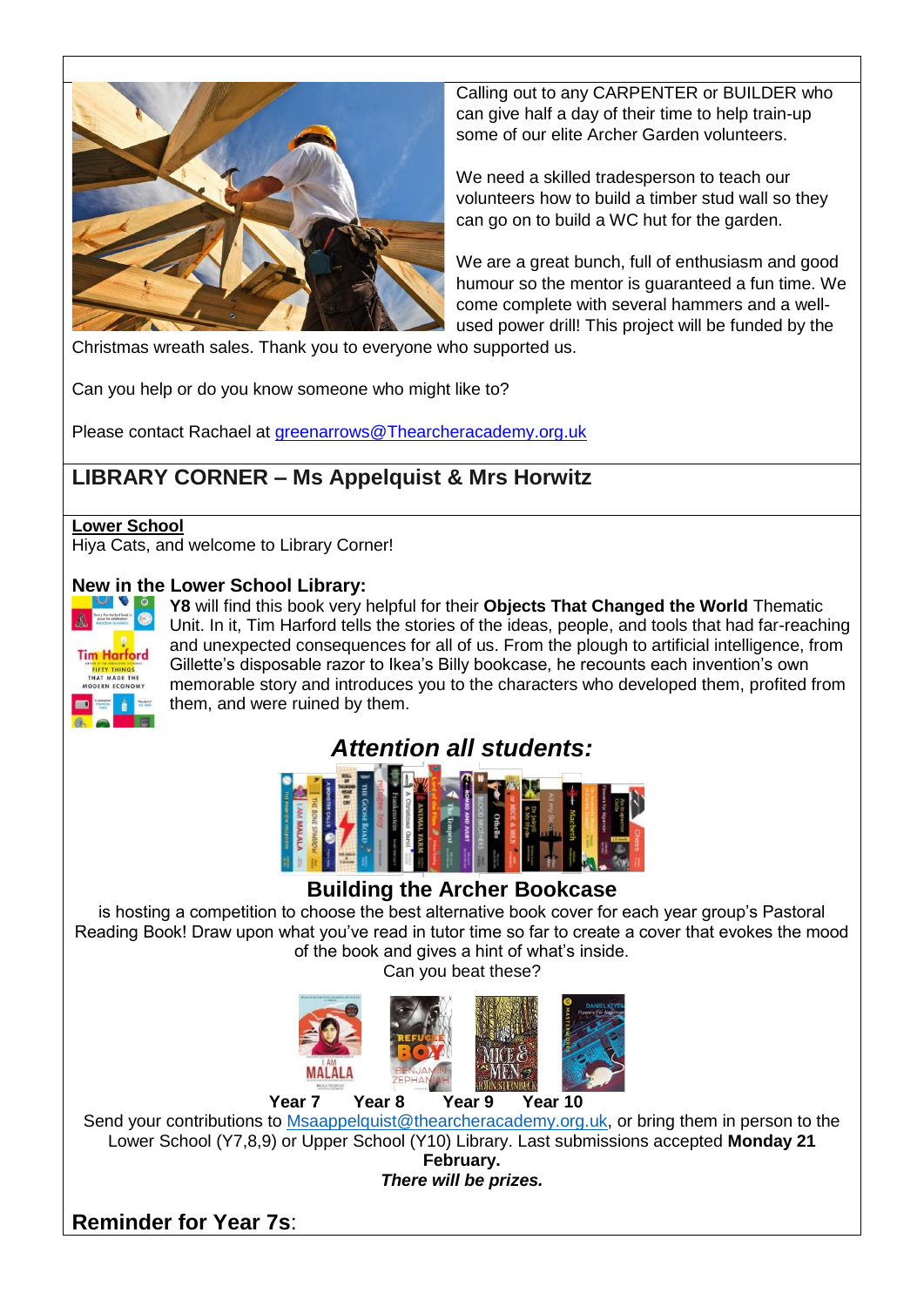

Please come to the Lower School Library to pick up your **BookBuzz Book** —there are still some unclaimed. Don't remember which one you chose? No problem—we have a record and can match you with your book!

#### **Book Reviews: Nathan H** on *Private Peaceful: A fascinating*

*read with attention to detail.* **Ayan M** on *Harry Potter and the Philosopher's Stone: The story is fantastic and really adventurous.* **Martha MS** on *Lola Rose: I recommend it to everyone! Love it!* **Clara C** on *Piglettes: This is an emotional journey.* **Amelia F** on *Cat Kid Comic Club: It is so good if you like comic books!* **Thea B** on *The Knife of Never Letting Go: It's a good adventure and really fast!*





Have a great weekend, everybody, and *keep reading!*

### **Upper School**



Come and 'Read all About it' in the Library - highlighting The Week Magazine containing the best of British and International Media with the latest summaries, news stories, opinion columns with a broad spectrum of political views.



Thinking of Doing an Apprenticeship? Then this one is for you! New in our CAREER's section…

The Apprenticeship Guide published by Barker Books is a Reference Book (cannot be taken out) that includes many apprenticeship profiles, lots of practical advice, details of the training provided and a list of employers looking to recruit.



**REMINDER**: GCSE Study Guides are still available to purchase. Macbeth, Physics, Biology, Chemistry, Combined Science, English Language… Priced from £3 to £5 – Please visit the library (Mrs Horwitz) to buy your guide/s.



Something of Interest – A book on the library's on-order list! The mystery over who gave away Anne Frank's hiding place, could this be solved? Rosemary Sullivan in her new book The Betrayal of Anne Frank, with an additional CBS [Documentary](https://www.cbsnews.com/news/anne-frank-betrayal-investigation-60-minutes-2022-01-16/?utm_source=Sailthru&utm_medium=email&utm_campaign=Today%20in%20Books%20011722&utm_term=BookRiot_TodayInBooks_DormantSuppress) outlines the research done by FBI Agent Vince Pankoke and his team to reach their conclusion to this mystery! Let me know what you think! [Mrsrhorwitz@thearcheracademy.org.uk](mailto:Mrsrhorwitz@thearcheracademy.org.uk)

# **PE DEPARTMENT UPDATE – Miss Alcock**

The following training sessions are open to all students in the relevant year group. Please do come along and join in.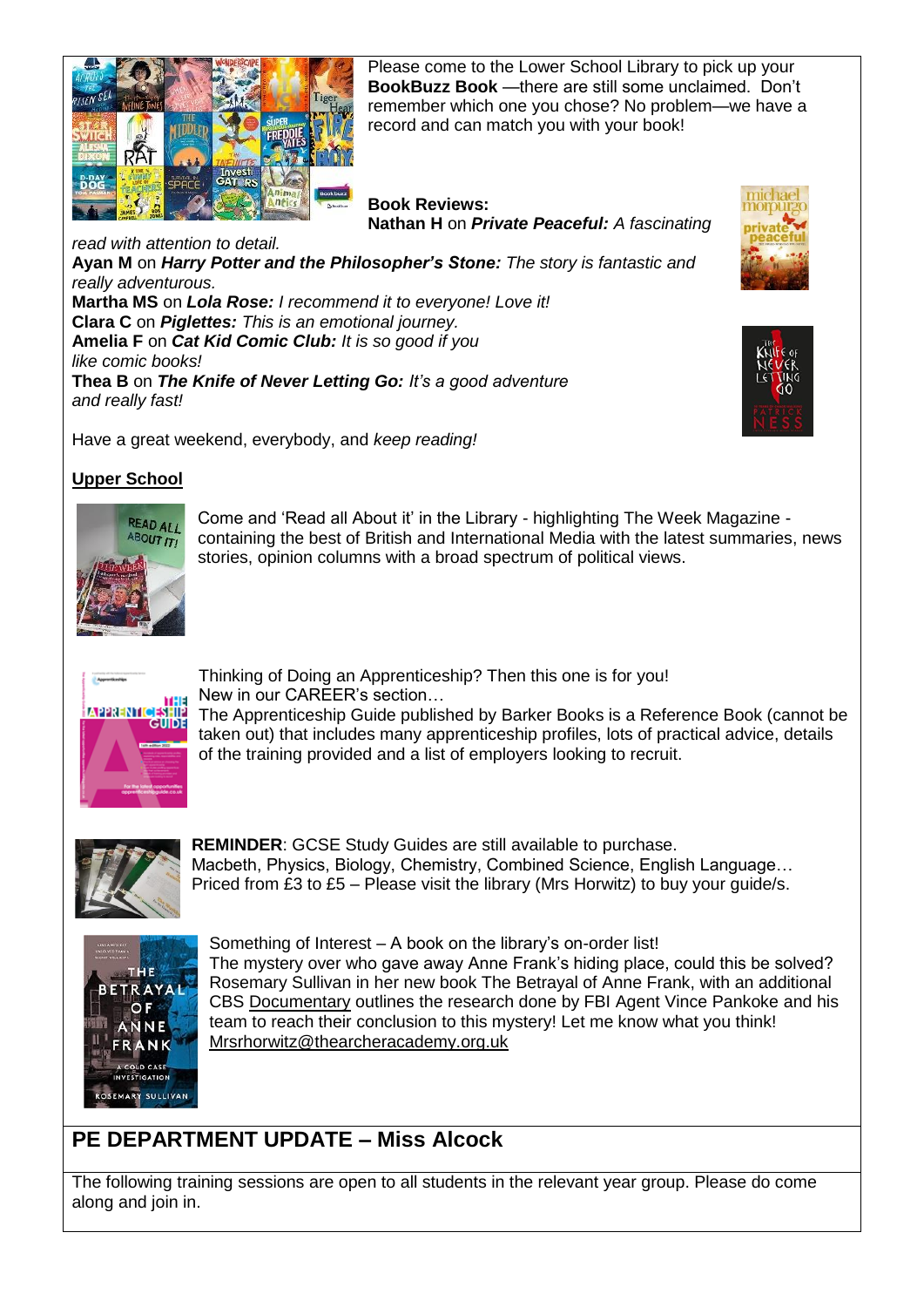### **PE - Training Timetable update:**

#### **Tuesday 7:30am - Year 7 & 8 Netball Wednesday: 7:30 - Year 9 & 10 Boys Basketball Thursday: 7:30 - Year 9 & 10 Netball Training**

# **HEAD OF YEAR UPDATES**

### **Year 11 - Mr McSherry**

Tutors are super busy with references now! Are there any more applications to be made?

Hoodies are not just creeping back in again; they appear to be in full force! I would like to reiterate that wearing any type of hoodie with their school uniform is not allowed. Students at the Archer Academy are permitted to wear their Archer hoodie but only when in PE / CPA kit.

Next week is 'Free Week' and I am sure you will have seen the information sent out by Miss Harrison. Next week I will be asking students to take steps to prepare for their 1-1 interviews with senior staff in the week beginning Monday 31st January, schedule to be published on SMH soon. This is likely to involve students locating and bringing to form the following items relating to their attainment and progress:

- Preparation Task for Interview set on SMH on Monday next week
- Most recent Independent Learning Plan from Learning Review Day task
- Most recent Progress Report sent to all parents by email
- The notes from their previous 1-1 interview in September

I understand that this will be quite the organisational challenge for them. Although, if it doesn't challenge you, it doesn't change you. There will be a postcard home for any students that manages to bring all items listed above to form time on Thursday next week.

I am excited to see what happens. Do support your child, but not too much. Have a lovely weekend.



Arjun S and Kaleb A - for flourishing in core PE this week and committing to rugby!

#### **Year 10 - Miss Alcock**

Well done to the year group for their hard work over the last two weeks during the assessment fortnight. Teachers have mentioned just how much effort the students have put in in the build up to their assessments.

I have been working with students in year 10 to set up some activity spaces for break and lunchtime. Next week we will open a year 10 games room, where students can sign up to play on the Xbox. If any families have any old Xbox games they no longer use and would be happy to donate them to school please do drop them to the upper school reception.

Next week the students will have their Free Week. I would really encourage all students to take some time to get organised and if students have not already set up a work space/revision area they use this is the time to do so.

There has been an improvement in uniform this week, thank you for your support here. Please do make sure you order any new items of uniform or PE/CPA kit your child may need to ensure they are not given sanctions for wearing the wrong item. A reminder that students are not allowed to bring smart phones to school and any student found with a smart phone will have it confiscated.

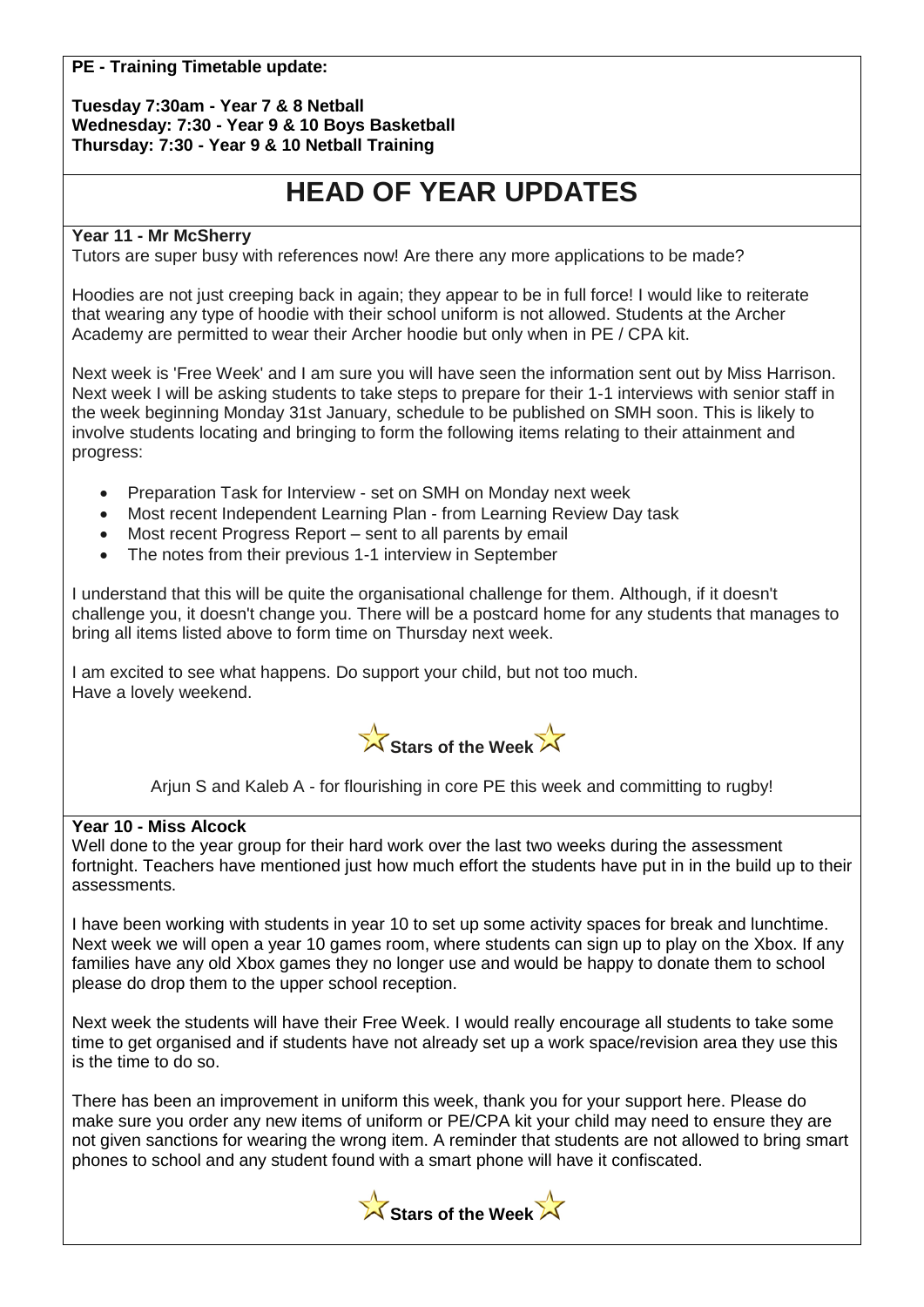#### Ethan C - for his positive attitude and mature approach to year 10 Alara - for her excellent contribution and discussion points in SPECC

### **Year 9 - Mr Constantinou**

This week saw the official launch of the options process for in preparation for year 10. The students had an assembly with Miss Harrison to mark this very exciting time in their school careers. I hope you are able to have some thoughtful discussions with them at home and that they are looking forward to tailoring their curriculum to suit them upon our transition to upper school.

A reminder of the schedule for the remainder of this term:

Virtual choice assemblies –  $w/c$  24<sup>th</sup> Jan Options booklet published - 28<sup>th</sup> Jan Online options evening - 2<sup>nd</sup> Feb Careers Fair – Friday  $4<sup>th</sup>$  Feb Learning Review Day 2 - 24<sup>th</sup> Feb Final deadline for choices - 25<sup>th</sup> Feb

The focus running alongside this is all about careers, giving the students an opportunity to look at what they might like to do post education. This enables them to make informed and sensible choices as to the path they want to take through the remainder of their school careers. Please see the article above about our Careers Fair and do get in touch with Ms Brami if you can volunteer to help.

Next week is Free Week - students will not have an homework set for the week and there will be no extracurricular activities. This is a brilliant opportunity for students to reset and focus all their energies on the school day, knowing they can relax in the evenings.



Layla-Skye - for dedication in all subjects - I so enjoyed hearing about your DT designs Jason - for making such a brilliant start to Archer - hardworking and polite – a wonderful addition to the year group

### **Year 8 – Mr Wick**

What an amazing week we've had. Students have completed their second week of merit competition and the results are in. With a whopping 383 merits 8MKE have won the form competition and are prized with a pizza party on Friday next week. They are closely followed by 8KCL who are getting a runner up prize of some lovely sweeties for the form.

Students received their HPV vaccine on Tuesday which was done incredibly well. A big thank you to the medical team supporting Y8 here.

A shoutout to Ms Keen who is going to be restarting Games Club on Tuesday the 25th January in LG05. This was very well attended and loads of kids had so much fun! Looking forward to this again.

There are still a few spaces for Bushcraft available so please do speak with your child about this amazing opportunity.

On Wednesday year 8 had their Parent Consultation Evening. Feedback from students is that these conversations were meaningful and I hope parents are feeling the same. If you have follow-up questions please do email teachers.

This week's life-long learning has been about revision skills as students can now reflect on the work they completed for their assessment fortnight.

Please do pay attention to Mrs Harrison's information regarding updated COVID rules.